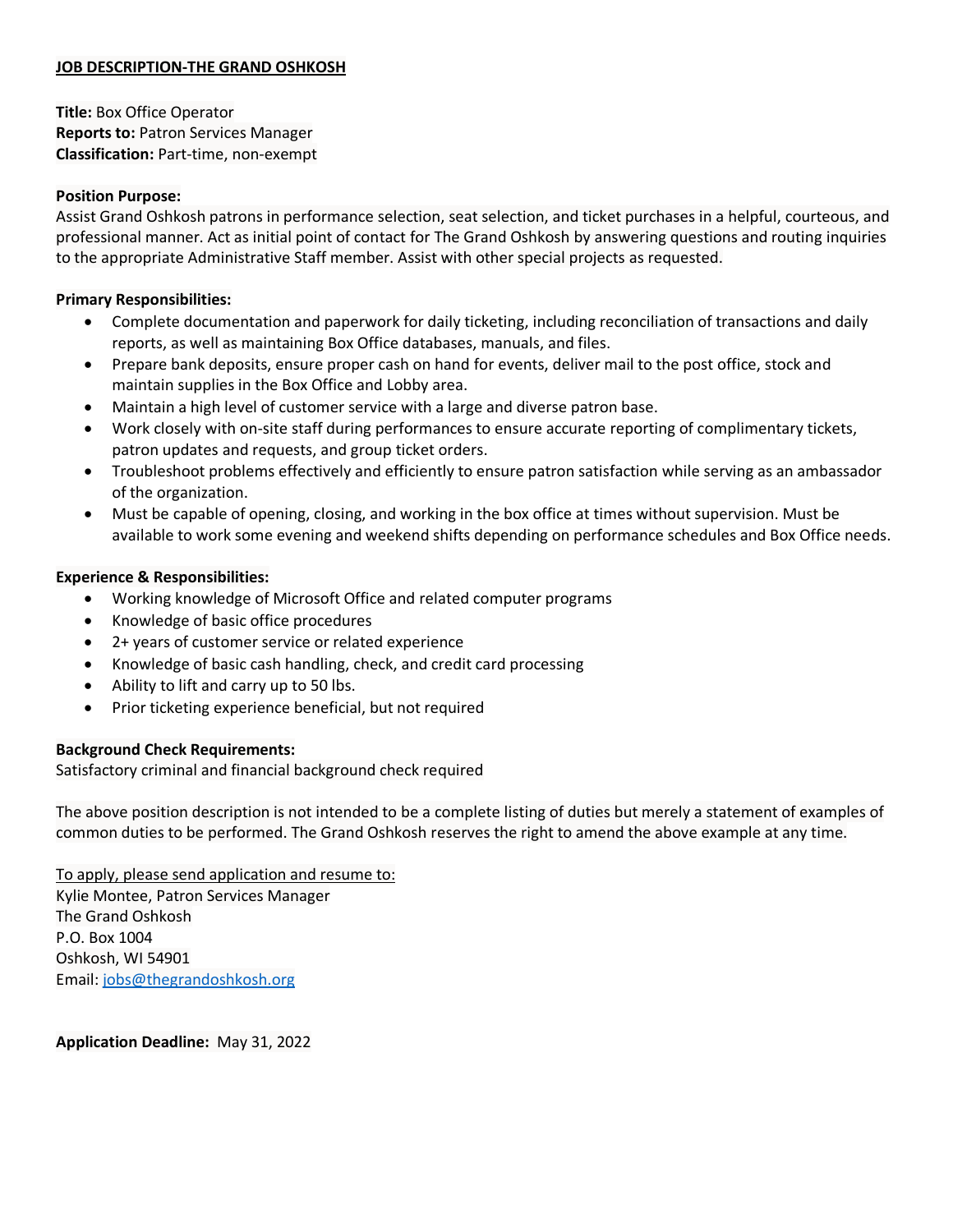# The Grand Oshkosh Inc. Employment Application

| <b>Applicant Information</b>              |                         |                |                                                                     |       |            |      |
|-------------------------------------------|-------------------------|----------------|---------------------------------------------------------------------|-------|------------|------|
| Last Name                                 |                         | First          |                                                                     |       | M.I.       | Date |
| <b>Street Address</b>                     |                         |                |                                                                     |       | Apt/Unit # |      |
| City                                      |                         | State          |                                                                     | ZIP   |            |      |
| Phone #                                   |                         | Email          |                                                                     |       |            |      |
| <b>Start Date</b>                         |                         | Desired Salary |                                                                     | /hour |            |      |
| Position Applied For                      |                         |                |                                                                     |       |            |      |
| Are you a citizen of the United States?   | No $\Box$<br>Yes $\Box$ |                | If no, are you authorized to work in the U.S.? Yes $\Box$ No $\Box$ |       |            |      |
| Have you ever worked for this company?    | Yes $\Box$ No $\Box$    |                | If so, when?                                                        |       |            |      |
| Have you ever been convicted of a felony? | Yes $\Box$              | No $\Box$      | If so, please explain                                               |       |            |      |

| <b>Education</b>   |    |                         |         |                  |
|--------------------|----|-------------------------|---------|------------------|
| <b>High School</b> |    | Address                 |         |                  |
| From               | To | Highest Year completed? |         | Degree Received? |
| College            |    |                         | Address |                  |
| From               | To | Highest Year completed? |         | Degree Received? |
| Other              |    |                         | Address |                  |
| From               | To | Highest Year completed? |         | Degree Received? |

| <b>References</b> |       |              |                                                                         |  |
|-------------------|-------|--------------|-------------------------------------------------------------------------|--|
|                   |       |              | Please list three professional references to which you are not related. |  |
| <b>Full Name</b>  |       | Relationship |                                                                         |  |
| Company           | Phone |              | Email                                                                   |  |
| Address           |       |              |                                                                         |  |
| <b>Full Name</b>  |       | Relationship |                                                                         |  |
| Company           | Phone |              | Email                                                                   |  |
| Address           |       |              |                                                                         |  |
| <b>Full Name</b>  |       | Relationship |                                                                         |  |
| Company           | Phone |              | Email                                                                   |  |
| Address           |       |              |                                                                         |  |